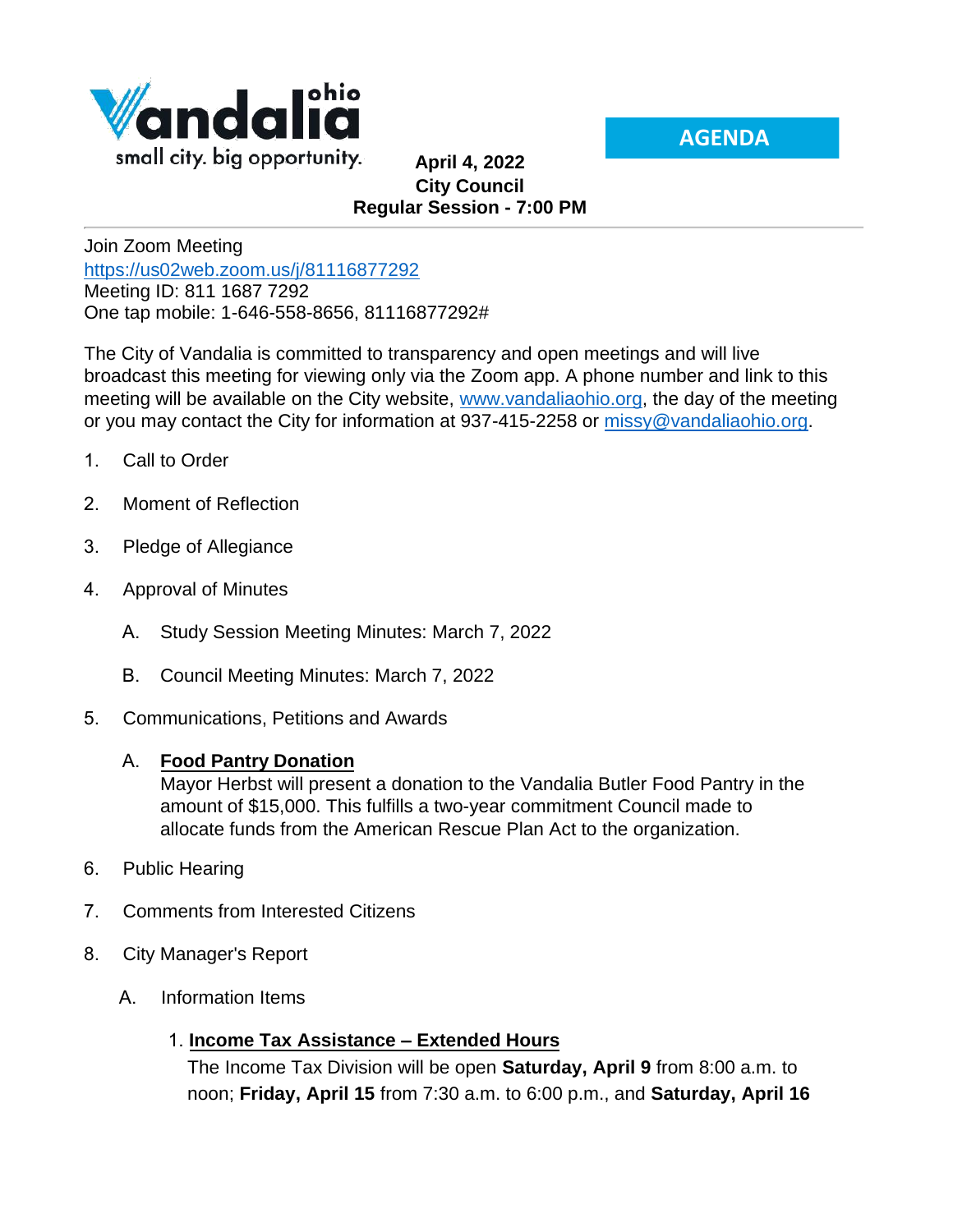from 8:00 a.m. to 12:00 p.m., and **Monday, April 18** from 7:30 a.m. to 6:00 p.m. The Tax office staff will be available to assist taxpayers in the preparation of city income tax returns. The deadline for filing is **Monday, April 18**.

## 2. **Electronic Income Tax Filing**

Income tax returns for Vandalia and Brookville can be completed electronically using the City Tax Online Preparation Tool. The Online Tool is available 24 hours a day, seven days a week, includes easy-to-follow, step-by-step instructions, and can be accessed through the city's website, [www.vandaliaohio.org.](http://www.vandaliaohio.org/) If a taxpayer does not have access to the Internet, they are instructed to contact the tax office to receive a form.

- B. Action ItemsOld Business
- 9. Resolutions
	- A. **22-R-30** A Resolution Authorizing The Purchase Of Thermal Imaging Cameras And Chargers To All American Fire Apparatus In The Amount Of \$31,976.00
	- B. **22-R-31** A Resolution Awarding The Bid For Asphaltic Concrete, Requested By The Public Works Department, To Valley Asphalt In The Amount Of \$72.00/Ton For Type II Asphalt And \$74.00/Ton For Type I Asphalt As The Lowest And Best Bid
	- C. **22-R-32** Resolution Awarding The Bid For The Resurfacing Of Various Streets, Requested By The Public Works Department, To John R. Jurgenson Company At The Lowest And Best Bid Price Of \$1,059,893.42
	- D. **22-R-33** Resolution Awarding The Bid For The Installation Of Decorative Fence At The NW Quadrant Of I-75 And US40, Requested By The Public Works Department, To Buckeye Fence Builders At The Lowest And Best Bid Price Of \$120,037.50
	- E. **22-R-34** A Resolution Waiving The Bid And Awarding The Contract For The Art Park Restroom Building Project To Vancon General Contractors In An Amount Not To Exceed \$250,000
	- F. **22-R-35** A Resolution Approving The Part-Time Pay Plan For Seasonal And Part-Time Employees Of The City Of Vandalia, Ohio
- 10. Ordinances First Reading
	- A. **22-13** An Ordinance Approving A Planned Unit Development Preliminary Development Plan And Associated Zoning Map Change For Copperfield Towns On Land Generally Located At 3330 Mulberry Road
- 11. Ordinances Second Reading